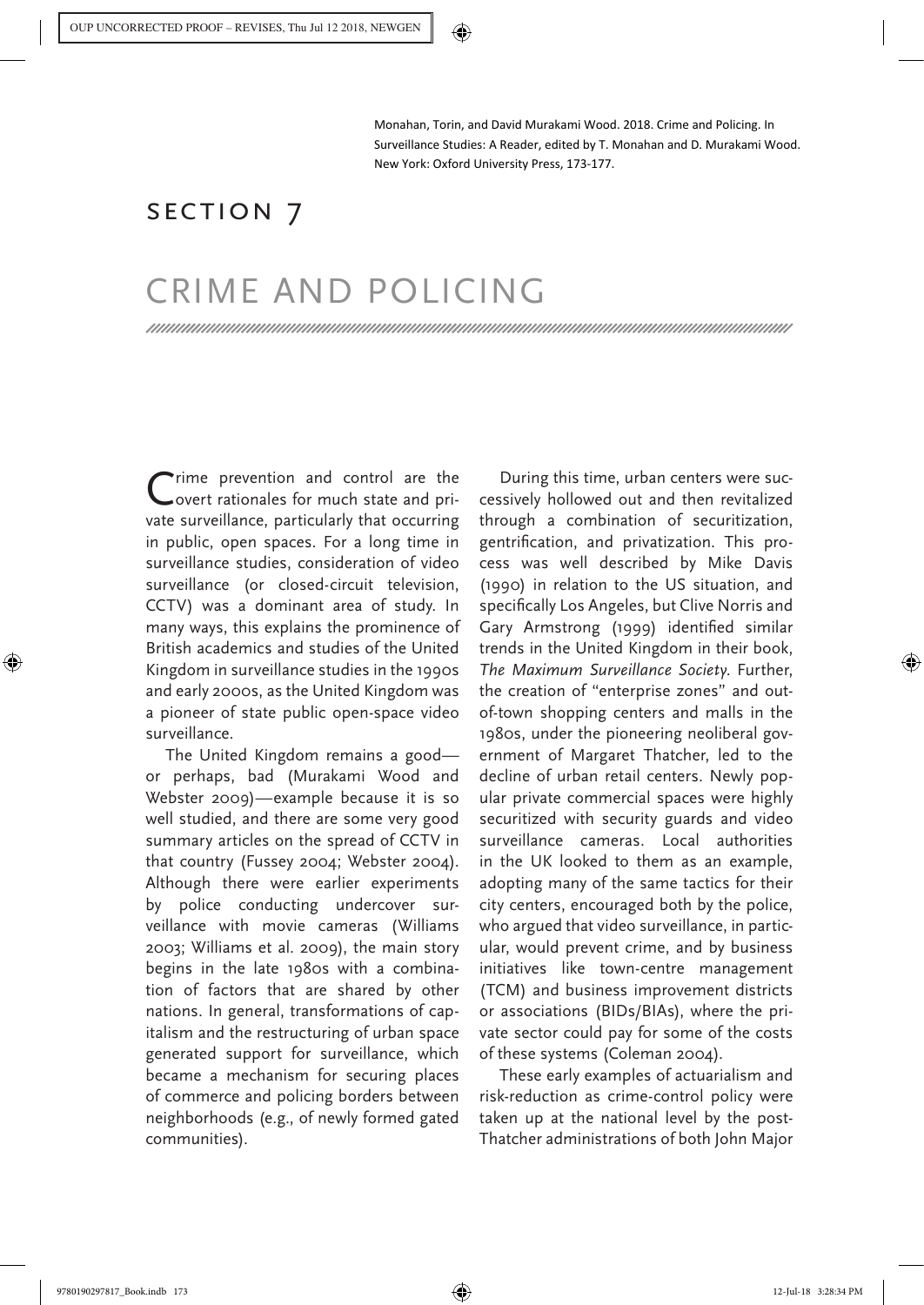and Tony Blair, who despite being from different political parties, shared a common approach to "caring" authoritarianism (Fussey 2004; Webster 2004), reflected in a whole suite of neoliberal, surveillance-based policies (SSN 2006). As a result of substantial national funding, CCTV in the United Kingdom went through massive periods of expansion from the mid-1990s and again in the early years of the 2000s.

However, the economic drivers would never, on their own, have generated the public support for, or at least apathy towards, video surveillance. In the United Kingdom, there were a series of trigger events or moral panics, involving football hooliganism, child abduction, and terrorism, such as the attacks by the Provisional IRA on the Conservative Party conference in 1986, and then in other British cities, and particularly London in the early 1990s (Coaffee et al. 2009). One iconic event was the abduction and brutal killing of two-year-old Jamie Bulger by two ten-year-old kids in 1993. A grainy CCTV image of Bulger being led by his assailants out of a Merseyside shopping center became a focal point for the public's outrage, driving further support for video surveillance, despite its presence and lack of efficacy in preventing Bulger's death or even in assisting with the identification of the killers (Monahan 2006).

In this section, excerpts from Norris and Armstrong and Mike McCahill provide just a glimpse of the authors' detailed empirical accounts of British cities and British police, security guards, retail-store employees, and ordinary people, as they negotiate surveillance in the context of economic, political, and spatial transformations. The excerpts show adaptation to these new forces, and in many ways surveillance's effectiveness as a means of social control at some levels. That said, they also find a fair amount of cynicism, failure, and the manipulation and misuse of new technological powers for purposes of discrimination, personal amusement, and low-level corruption.

Despite the complexity of actual video surveillance deployment (Goold 2004; Smith 2015), evidence of its limited ability to prevent crime (e.g., Gill and Spriggs 2005; Welsh and Farrington 2009), and its inefficient use of public funds (Groombridge 2008), the proliferation of video surveillance provided the United Kingdom, and especially London, with the dubious distinction of being labelled the surveillance capital of the world.1 The role of London as a global leader showed when, after 9/11, the example of London was promoted in the United States and elsewhere as having a model urban security policy (Murakami Wood and Webster 2009). The "ring of steel" established around the City of London and Docklands (Coaffee 2004) was appropriated for use in traffic control (the Congestion Charge Zone) in the early 2000s and then reintegrated into a security perimeter (Coaffee et al. 2009), which was further extended for the 2012 Olympic Games (Fussey et al. 2011). The role of sporting and other mega-events is considered in Philip Boyle and Kevin Haggerty's excerpt, which is a piece that examines the circuits of influence around policing techniques and technologies. This is followed by an excerpt from Pete Fussey and colleagues that looks explicitly at how security efforts for the 2012 London Olympics were coupled with urban rejuvenation projects that attempted to purify what were remarkably diverse neighborhoods. Minas Samatas (2004) was one of the first scholars to interrogate the political scandals and consequences of Olympic security with the 2004 Summer Olympic Games in Athens, but mega-events remain a rich and important area of study (Giulianotti and Klauser 2010). Colin Bennett and Kevin Haggerty's edited collection, *Security Games* (2011), is an excellent place to start for further exploration of this area.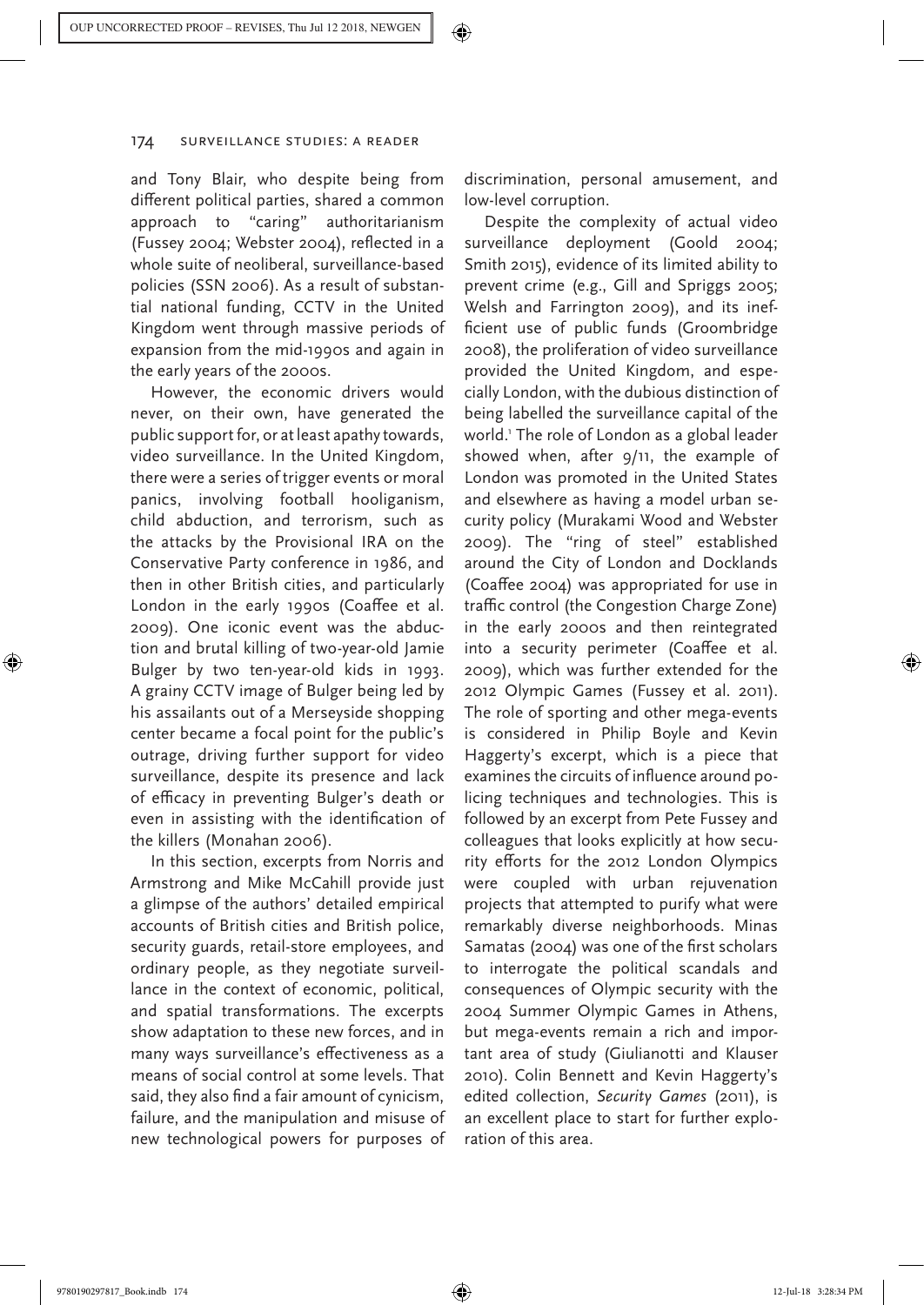The result of these trends is that in major cities around the world, public open space video surveillance seems both normal and expected (Doyle et al. 2012). Even at its extreme—for instance, with the security for the 2008 Beijing Olympics, with its networks of steel fences and gates, both "fan" and "protest zones," anti-aircraft missiles, heavy human security, biometric identification, and so on—the pattern is little different from that for the London Olympics and involved many of the same transnational corporations and experts. Similarly, China's "Safe City" project, announced in 2013, funded a massive expansion of biometricenabled, "smart" video surveillance in cities, with around 10 million new cameras installed and integrated with transport, schools, and shopping malls. The emphasis of this project is on regions of ethnic tension and potential "terrorist" threat, which is a rationale that has been widely criticized, especially in the context of the Olympics, as effectively supporting censorship and the suppression of political dissent (Klein 2008). Nonetheless, as advanced as these systems might be, they are simply augmented versions of the systems being implemented in the United Kingdom, United States, and elsewhere.

Part of the reason for the spread of cameras has to do with the association of visibility with knowledge and accountability. Surveillance cameras are a visible manifestation of the state's concern with crime and security—they are a kind of "security theater" (Schneier 2008) that assuages fears about unknown risks (De Cauter 2004). The spread of video and other forms of surveillance also builds upon a broader culture of visibility and voyeurism, seen, for instance, with the current popularity of small amateur drones or with contemporary social media practices of "stalking" others through their profiles (see Section 12). There is furthermore a highly emotional and affective dimension

to video surveillance. The excerpt by Hille Koskela explores this dimension while also problematizing the relationship of video surveillance to crimes against women. Whereas video surveillance is often not present in spaces where women are most at risk of violence (such as the home), in places where it is present (such as shopping malls), it is unlikely to prevent harassment or assault and may even make those spaces more hostile to women if CCTV control room operators act as voyeurs.

In another register, widely accessible camera technologies, especially in mobile phones, have supported attempts by activists and others to hold the state and police officers accountable through techniques of counter-surveillance or "sousveillance" (see Section 13). The excerpt by Andrew Goldsmith situates this trend within a larger regime called the "new visibility" (Thompson 2005), where people harness new technologies to become active producers, not just consumers, of visual content and evidence. There have been several responses to these developments. One has been to equip the police with body-worn cameras both so that the police perspective can be seen, but also so that the means of visual representation can be controlled (Brucato 2015; Schneider 2016). This should be seen alongside other attempts by states to limit the use of public photography or recording in the name of counterterrorism and security (Newell 2014). Once again, the United Kingdom has led the way here with the inclusion of anti-photography provisions in law, for example in Section 44 of The Terrorism Act; illegally intimidating photographers and seizing their equipment; and even making expressions of interest in video cameras itself a reasonable ground (probable cause) for police intervention.

There have likewise been other responses to the "failure" of public open space video surveillance to prevent crime. One response has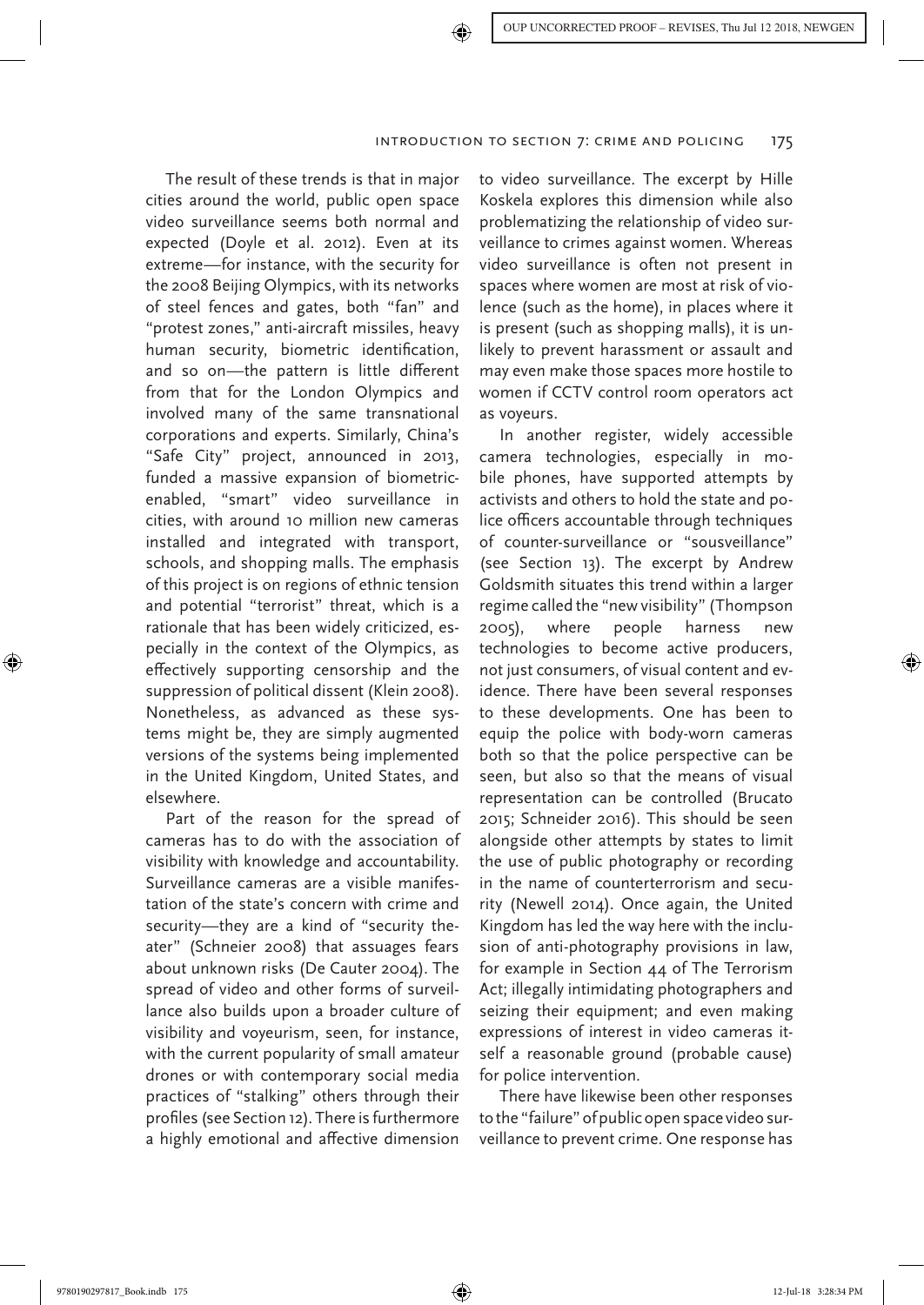been to reinvent them as vital components in a larger system of databases and algorithmic processing with the aim of achieving forms of anticipatory, preemptive policing (van Brakel and de Hert 2011). A related approach has been to integrate the cameras into multifunction, interactive security systems that augment surveillance capabilities with microphones, loudspeakers, and potentially even digital "noises," often undetectably coupled with existing urban infrastructure like streetlights. This is increasingly part of the informatization of cities through "smart city" initiatives, presented, like earlier waves of gentrification and privatization, as an unquestionable civic good. With government funding, police have also invested heavily in many cities around the world in biometrics; flying drone cameras, including micro air vehicles (MAVs); and other robotics; and there has been a general extension of military and quasi-military technology into urban space as part of global surveillance surges. Under what Stephen Graham (2010) has called the "new military urbanism," everything from terrorism through crime to mere disorder and antisocial behavior are increasingly seen as part of a spectrum of threat justifying extreme intervention.

Such policing and securitization logics infuse public institutions, while paradoxically—also being framed as necessary reactions to the failures of such institutions. For example, the final excerpt by Torin Monahan and Rodolfo Torres shows how the contemporary American school system has become a site of paranoid monitoring of children at least as much because of the threat *from* kids (see also Taylor 2013). Surveillance in this context restructures public education around unforgiving zero-tolerance policies, relentless accountability measures, and overlapping education and criminal justice systems (for instance, with armed and uniformed police officers on school grounds). All of this

disproportionately punishes poor, minority students, with disastrous consequences for their lives and life chances (Hirschfield 2010; Kupchik and Monahan 2006). From this perspective, surveillance must be understood in relation to the "prison-industrial complex"—itself a long-standing testing ground for experiments in surveillance. Schools act almost as an antechamber to a life of harsh policing, imprisonment, and the constant threat of death for some, as much as a vector of opportunity for others.

## **NOTE**

1. Ironically, it was the media's serial misreporting of some notional figures from Clive Norris that helped promote this idea. The two figures, which are still being used, are the presence of "4.2 million CCTV cameras in Britain," and the average person "is caught on camera 300 times daily." The first figure derives from Mike McCahill and Clive Norris's (2002) admittedly rough "guesstimate," extrapolated out from a casual count of cameras in one small ordinary neighborhood in London around 2000. The second figure comes from a little fictional vignette of a day in the life of "Thomas Kearns" in *The Maximum Surveillance Society* (Norris and Armstrong 1999), which was intended to illustrate how many cameras a person could possibly be caught by in any one day. It remains the case that no one knows exactly how many cameras there are in Britain or indeed in most countries in the world. Additionally, although media and scholarly accounts still refer to Britain as the video surveillance capital, China has likely far surpassed Britain in both numbers of cameras and their capability (Gilliom and Monahan 2013).

## References

- Bennett, Colin J., and Kevin D. Haggerty, eds. 2011. *Security Games: Surveillance and Control at Mega-Events*. New York: Routledge.
- Brucato, Ben. 2015. Policing Made Visible: Mobile Technologies and the Importance of Point of View. *Surveillance & Society* 13 (3/4):455–73.
- Coaffee, Jon. 2004. Rings of Steel, Rings of Concrete and Rings of Confidence: Designing Out Terrorism in Central London pre and post September 11th. *International Journal of Urban and Regional Research* 28 (1):201–11.
- Coaffee, Jon, and David Murakami Wood. 2006. Security Is Coming Home: Rethinking Scale and Constructing Resilience in the Global Urban Response to Terrorist Risk. *International Relations* 20 (4):503–17.